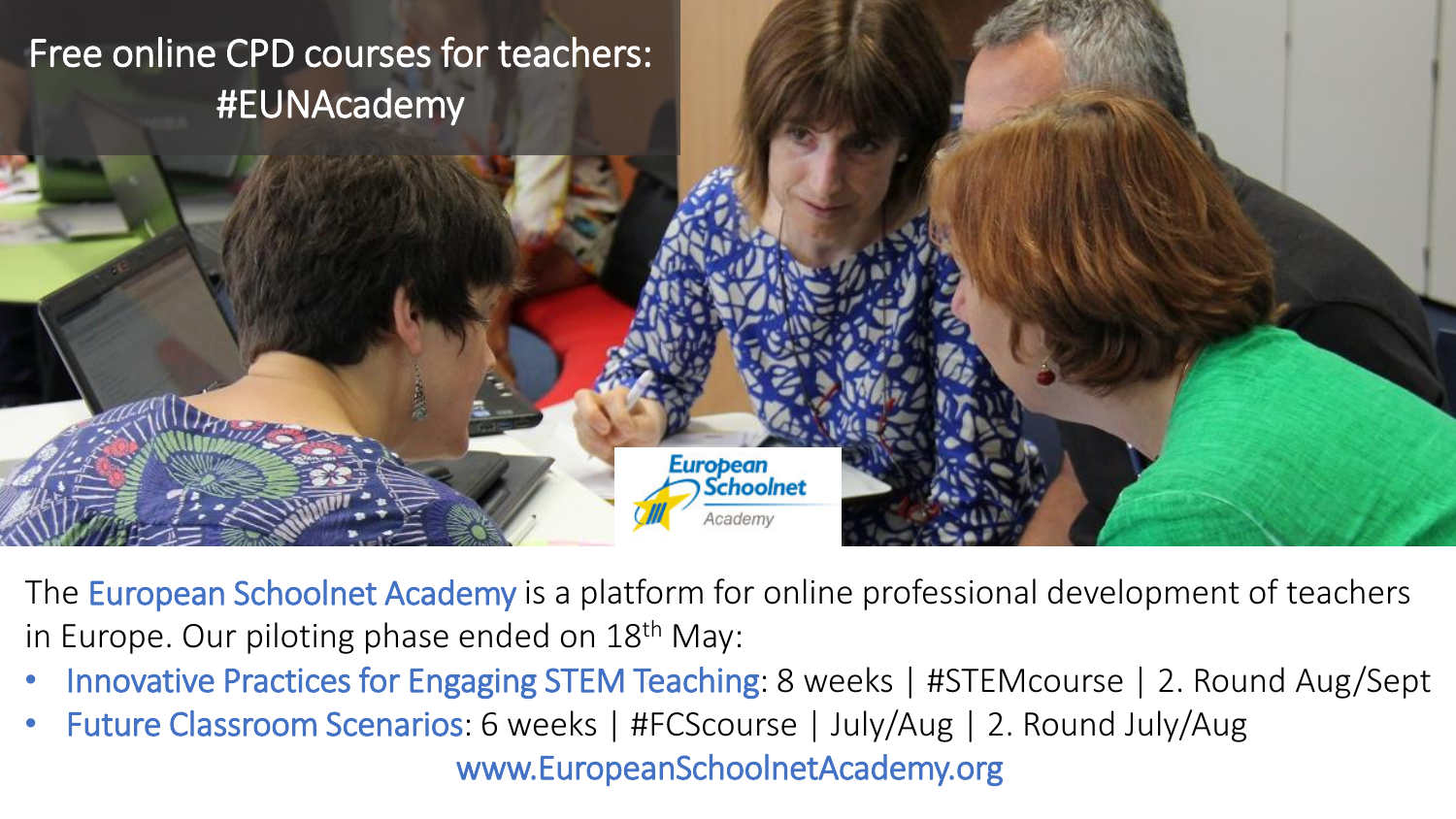### WHY THE ACADEMY?

# Internal:

- FCL training  $\rightarrow$  reaching out to more teachers
- Effective dissemination for project outputs

# External:

 $\cdot$  ESSIE  $\rightarrow$  Teachers require more CPD opportunities



• MOOCs  $\rightarrow$  New form of online learning

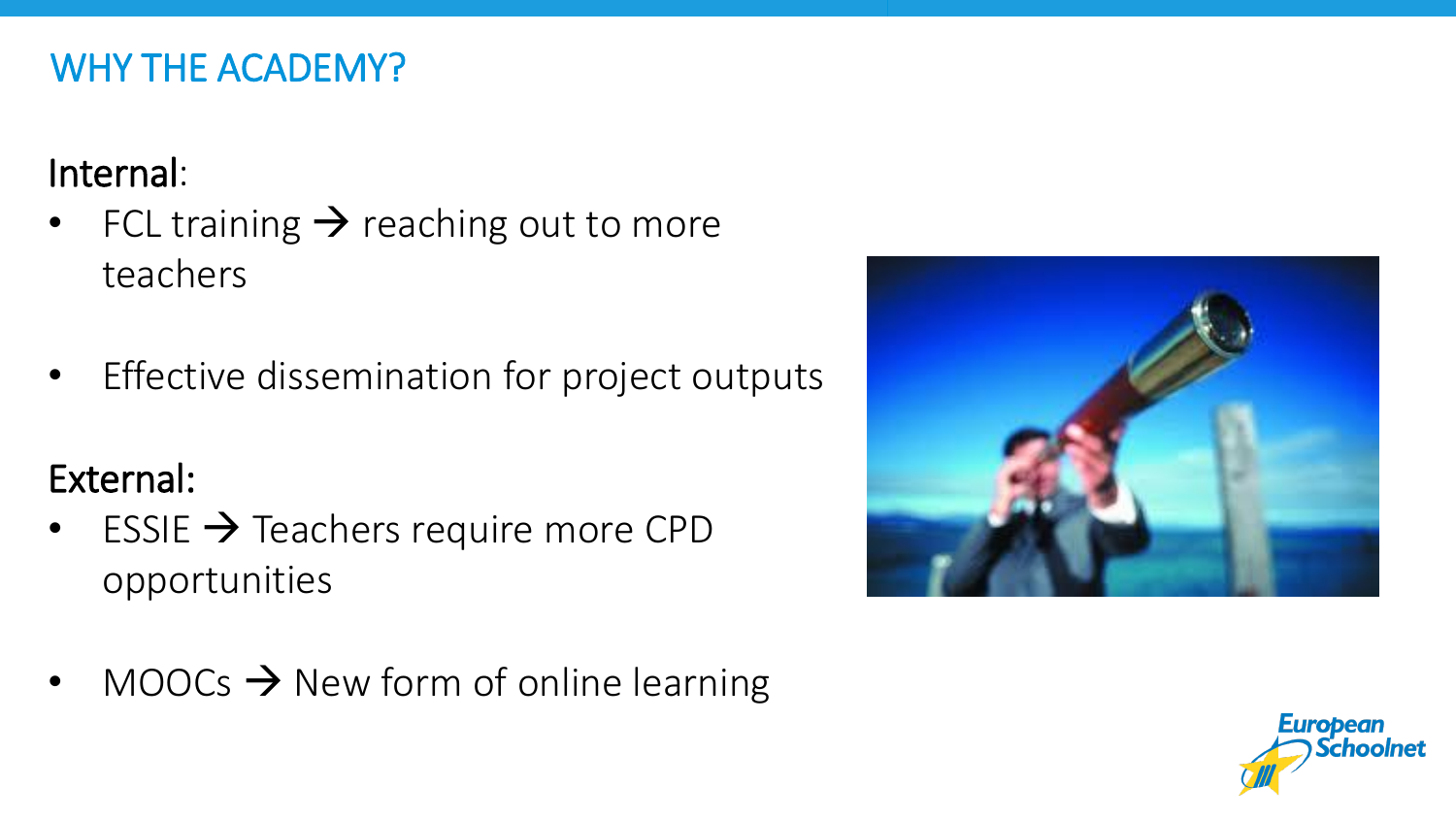#### ACADEMY KEY FEATURES

| Course Catalogue →<br>place for teachers to find |                                                                                     |                                                                          | Teachers,<br>school heads and other<br>education professionals |                                                                           | Future $\rightarrow$<br><b>MoE Advisory</b><br>Committee,          |
|--------------------------------------------------|-------------------------------------------------------------------------------------|--------------------------------------------------------------------------|----------------------------------------------------------------|---------------------------------------------------------------------------|--------------------------------------------------------------------|
|                                                  | online professional<br>development opportunities                                    |                                                                          | <b>Management</b>                                              | Content $\rightarrow$<br><b>Courses from</b><br><b>European Schoolnet</b> | Learning analytics,<br>Accreditation,<br>Partner (MoE?)<br>content |
| Our platform $\rightarrow$<br>full control       | <b>Community</b><br>platform $\rightarrow$<br>generating activity<br>beyond courses | System $\rightarrow$<br>Wemooc platform,<br>designed for open<br>courses |                                                                | projects                                                                  |                                                                    |

**Target audience**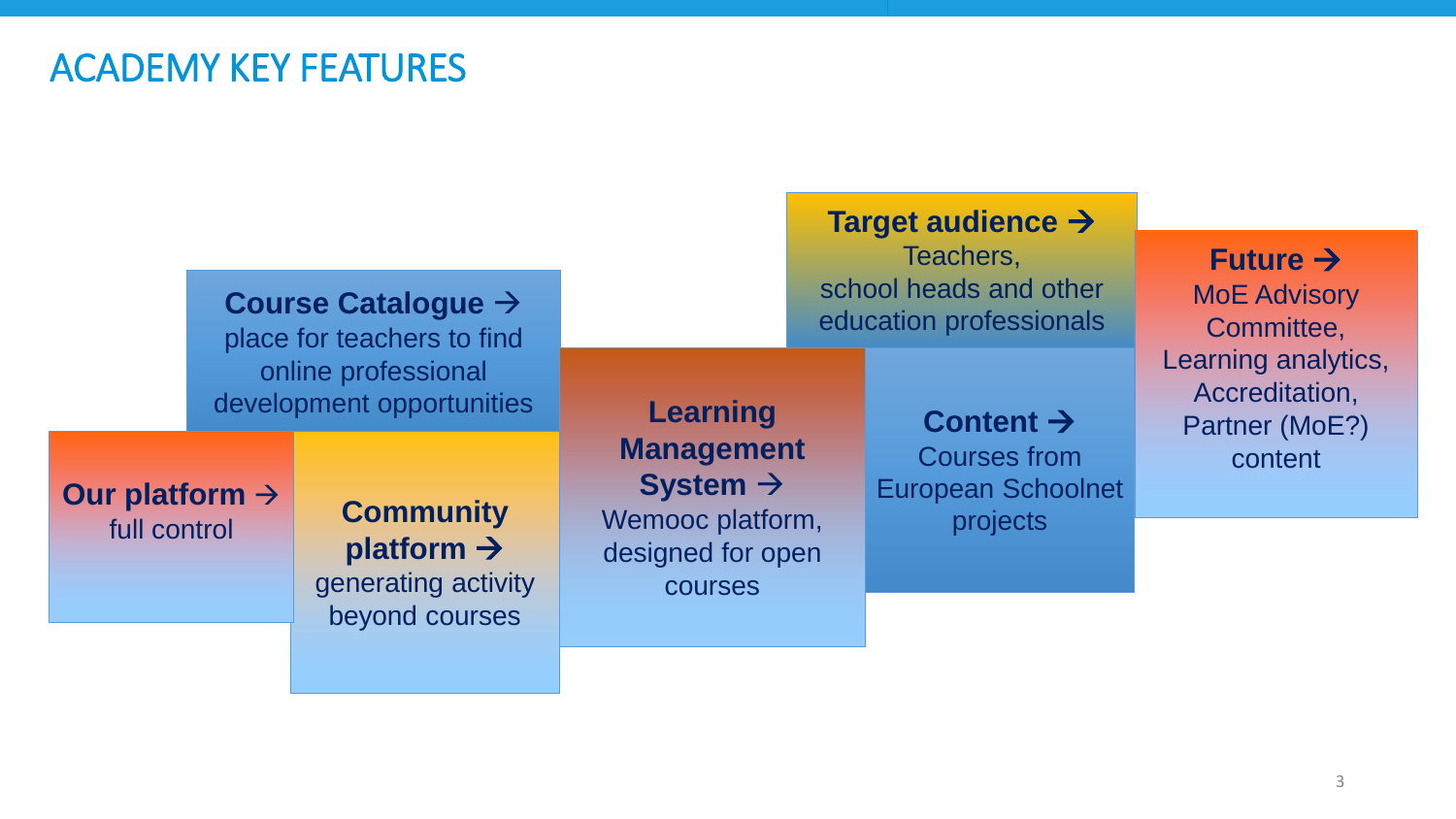### PILOT COURSE ORGANIZATION

Timing: Over several weeks, 1 module per week

Interaction: Asynchronous, follow the course when and where you like. Synchronous sessions.

Content: Videos, Discussion/Collaboration Activities, Webinars

Assessment model: Quiz, Peer2Peer Assessment

Certification: Badges and digital certificate

Language: English



Innovative Practices for Engaging STEM Teaching



**Future Classroom Scenarios** 

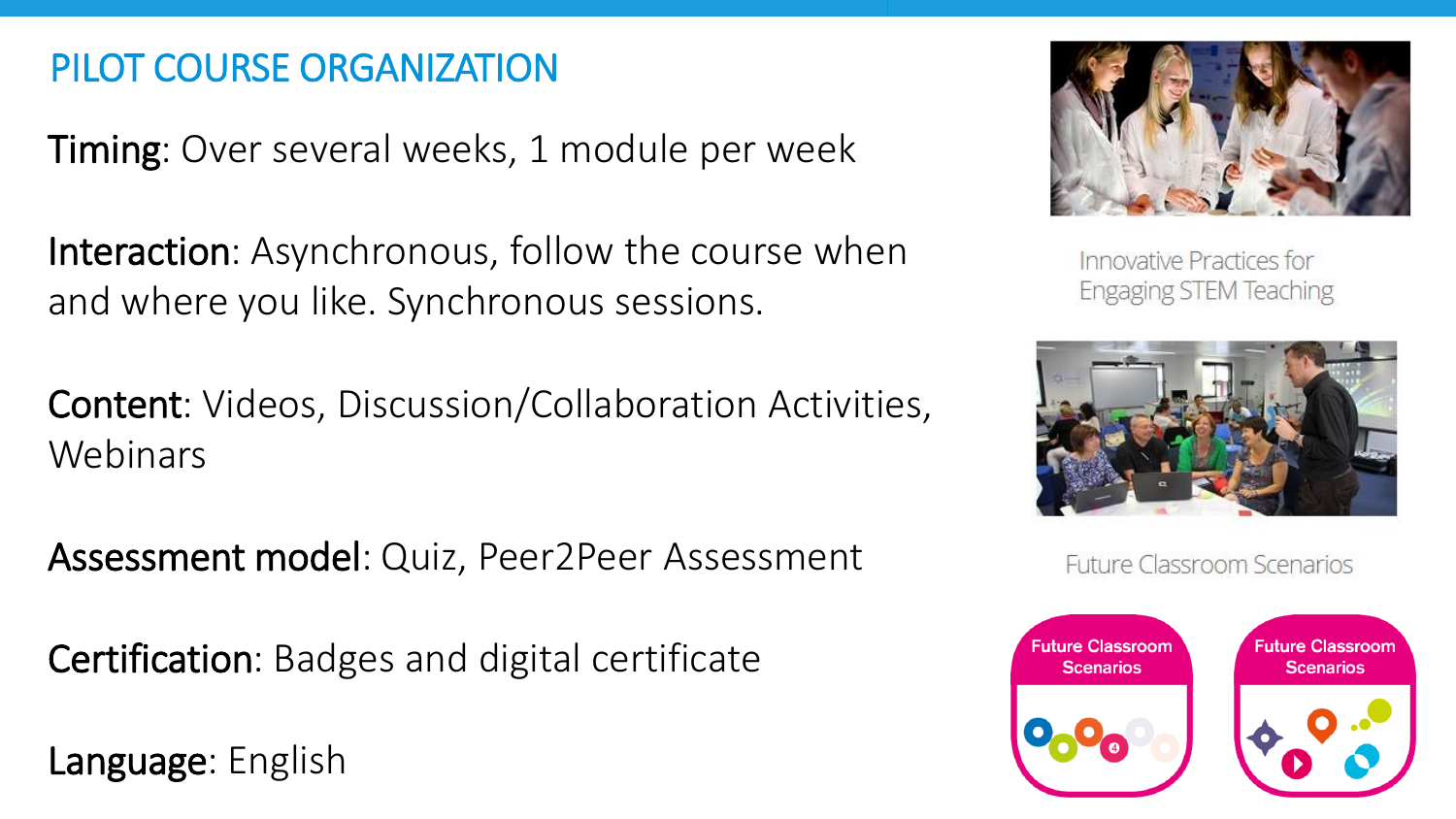#### FUTURE CLASSROOM SCENARIOS COURSE: OUTLINE

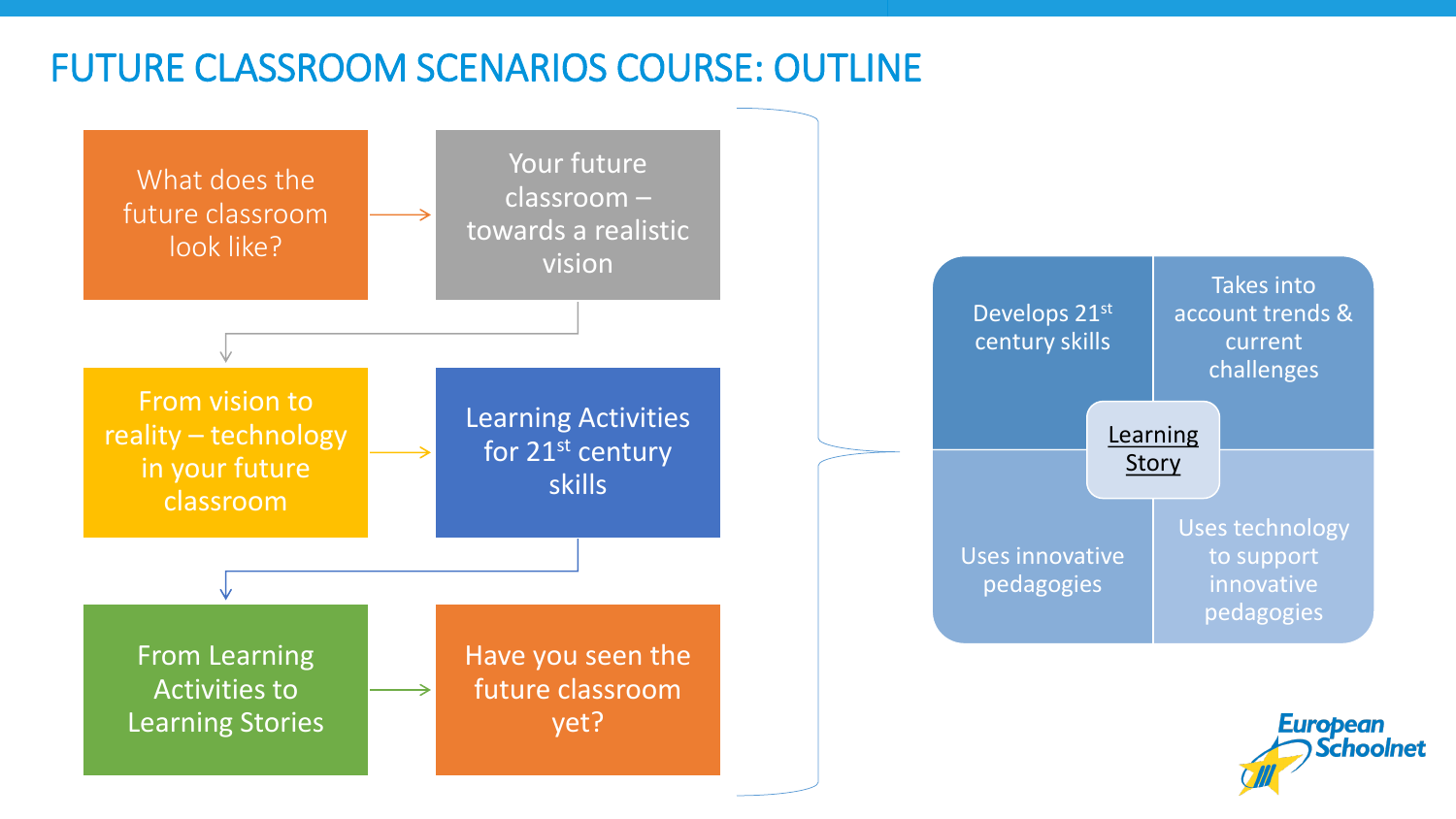### FUTURE CLASSROOM SCENARIOS COURSE: PARTICIPANTS

2211 enrolled

75% female

Greece, Italy, Portugal, Spain vs UK, Germany, France

62% more than 16 years experience

65% using tech in teaching for more than 6 years



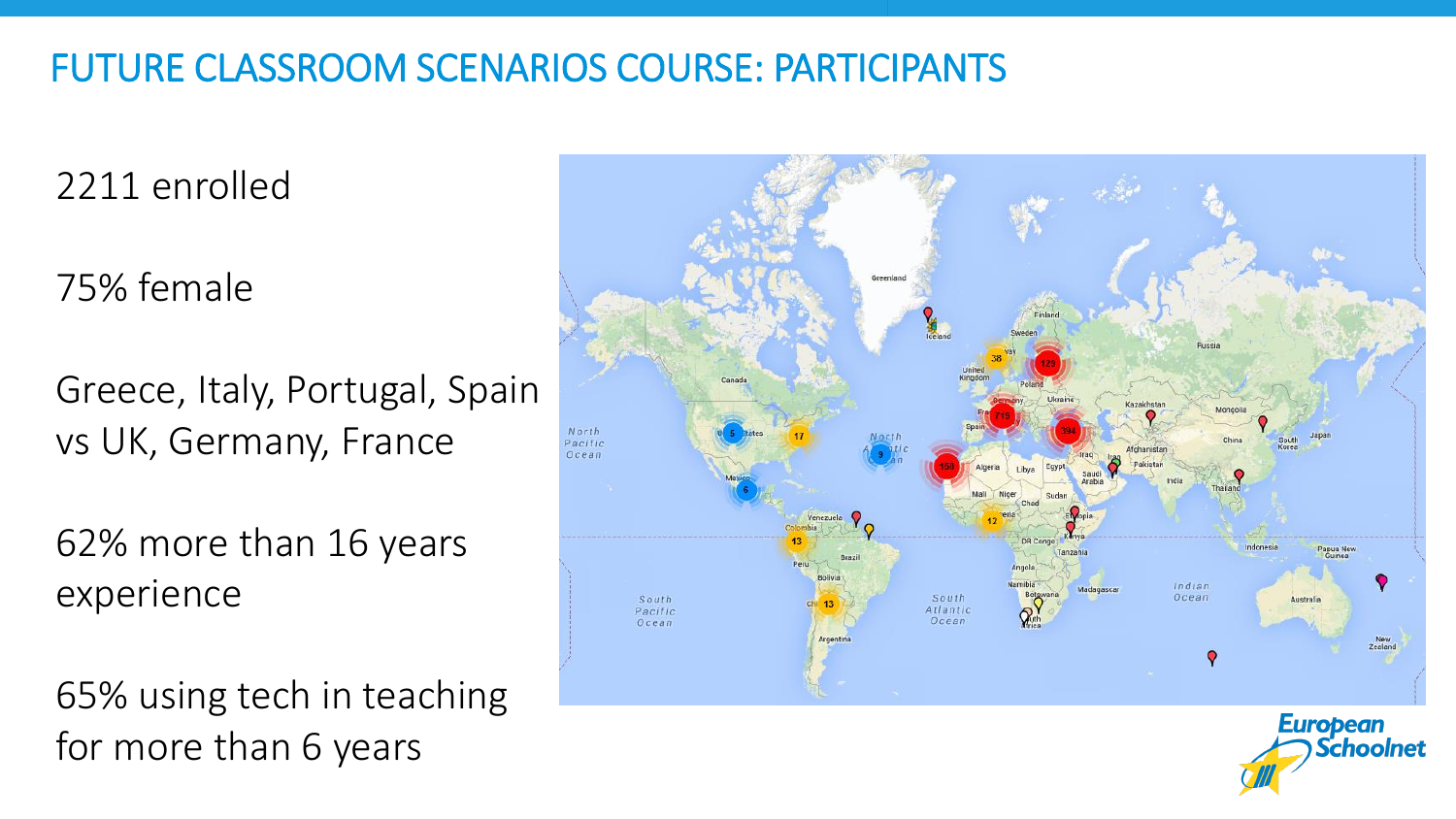## FUTURE CLASSROOM SCENARIOS COURSE: RESULTS

More than 90% retention rate within modules,

55% course completion rate, 5327 badges awarded

99% gave the course a positive rating, 80% gave the course the highest rating, (n=491)

86% report having tried out a new teaching style (student-focused)

69% report having changed their classroom setup

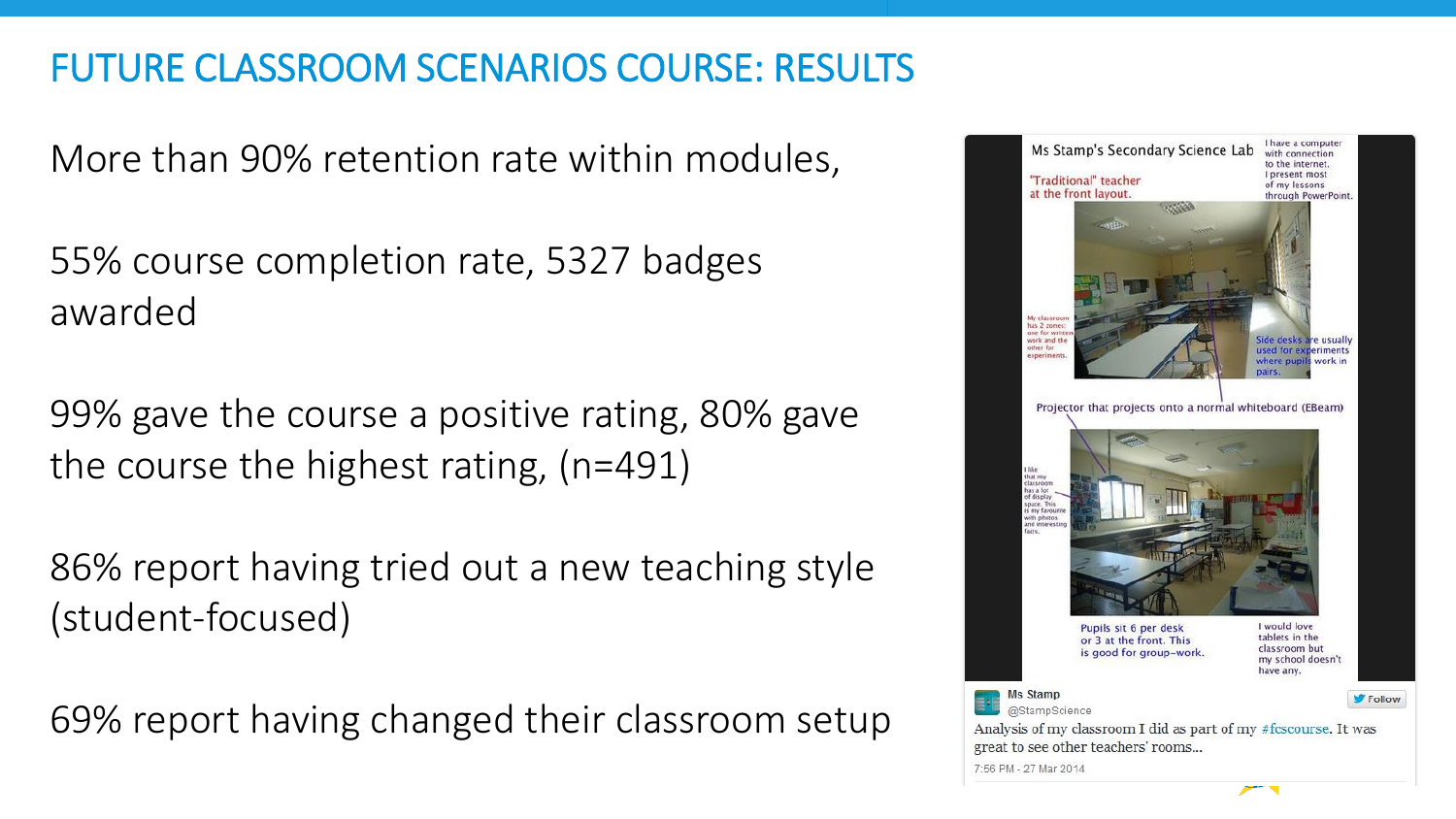### FUTURE CLASSROOM SCENARIOS COURSE: FEEDBACK

*"This course has given me new energy and inspiration. I love my job, but every once in a while you need a professional development that gets you reenergized. So thank you. I also learned [about] many new tools such as Aurasma, Padlet, Tricider etc. that I plan to use in my classroom. I also started to approach my planning process in [the] light of the new ideas from the course."*



Expand

claudia valentini @claudia\_vale Mar 24 #fcscourse Just started and already discovered a new whole world of learning and teaching... and T-training, too! #LaMaestrA

Retweet \* Favorited \*\*\* More

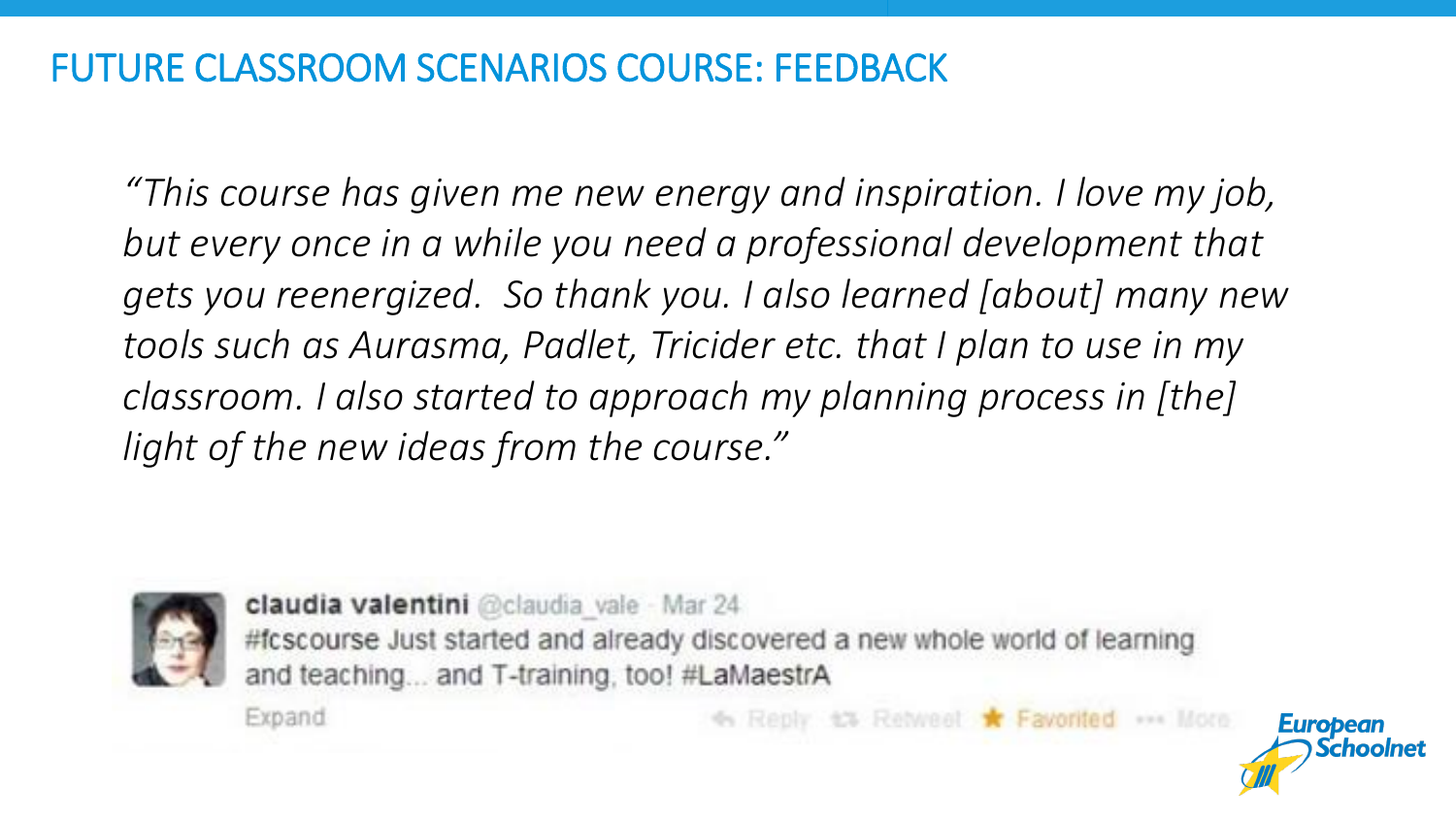### FUTURE CLASSROOM SCENARIOS COURSE: KEY CHALLENGES

Reported challenges: time issues, language issues, technical issues

Quality online assessment in a large-scale course

Recognising teachers' work through accreditation

Recognising and responding to teachers' work through curation of contributions



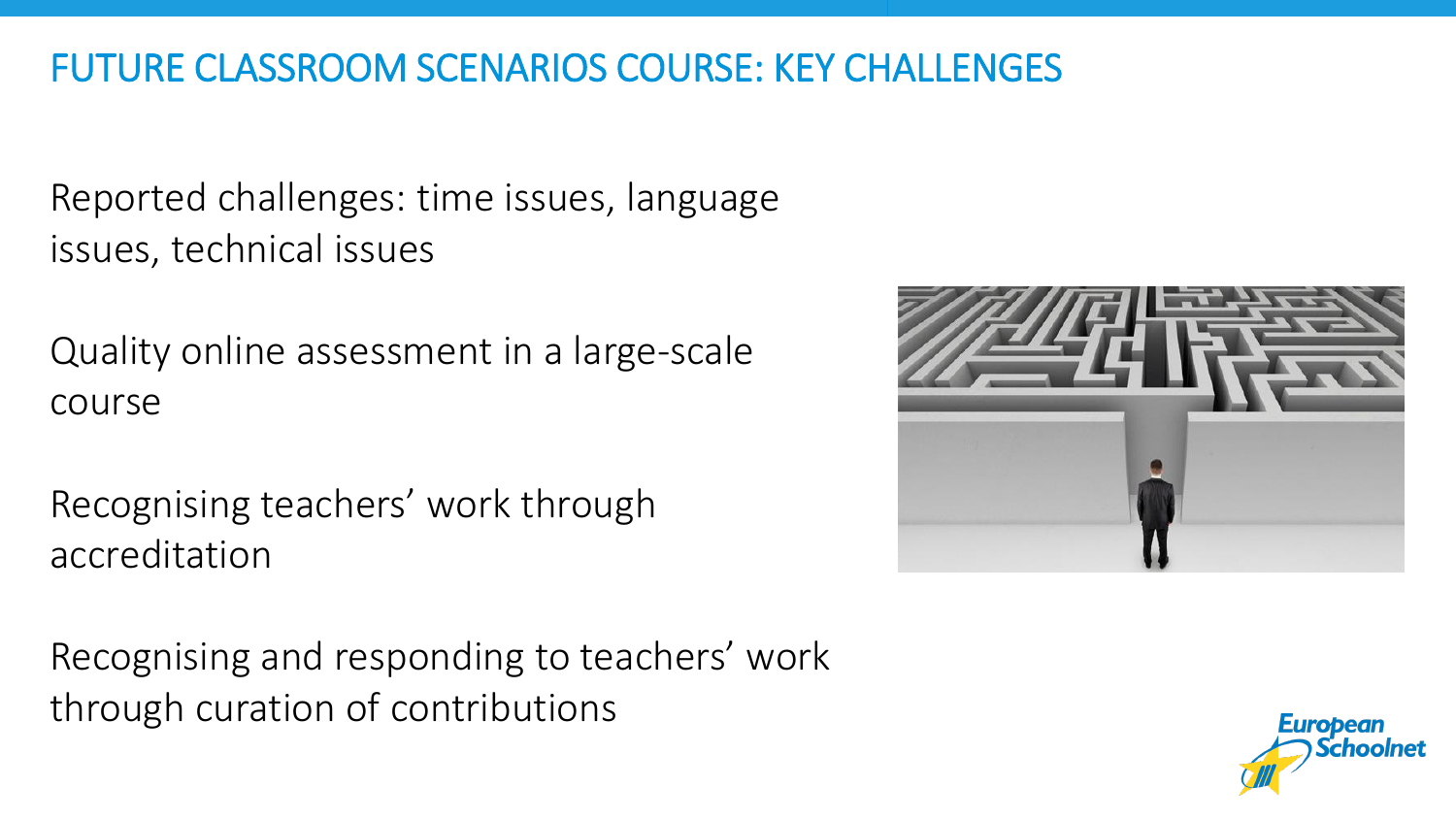# FUTURE CLASSROOM SCENARIOS COURSE

Take a look yourself:

- 1. [www.europeanschoolnetacademy.eu](http://www.europeanschoolnetacademy.eu/)
- 2. Click "Sign in" button in top right corner
- 3. Email: [academy@eun.org](mailto:academy@eun.org)
- 4. Password: itec2014
- 5. Click on "Go to course" under the Future Classroom Scenarios course
- 6. Click on "Course Modules" to access the course content

Course is open for browsing until 31<sup>st</sup> May

2<sup>nd</sup> round opens in late July